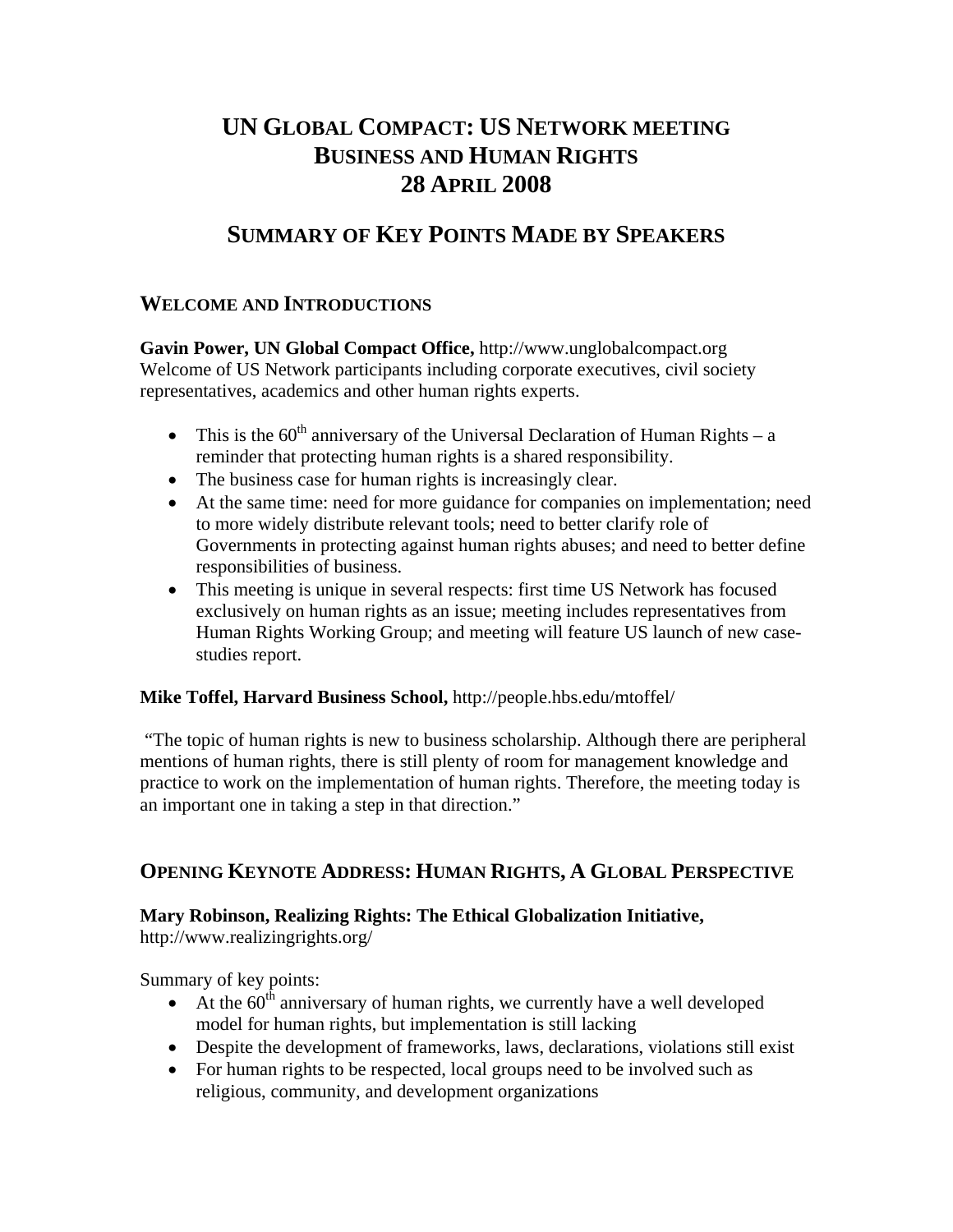- A breakthrough conference in the field is Women and Faith Development (www.wfd.org)
- Need to support the development of national protection institutes (e.g. governmental and legal institutions)
- Role of the UNGC
	- o Engaging multi-stakeholders
	- o UNGC Working Group on Human Rights can help companies wanting to create an impact
	- o Members need to act within their sphere of influence in addition to acting collectively - specifically, influence within their own value chains
	- o To get involved in capacity building for human rights in countries
- What is often overlooked is that rights to food, water, education are intrinsically linked to human rights; therefore companies in their CSR agendas (specifically focus on economic and social rights) can lead to human rights implementation
- The United Nations has long supported the rights of children through the Convention on Children's Rights- http://www.unicef.org/crc/
- Personally go to as well as inform others www.everyhumanhasrights.org to download and read the Declaration on Human Rights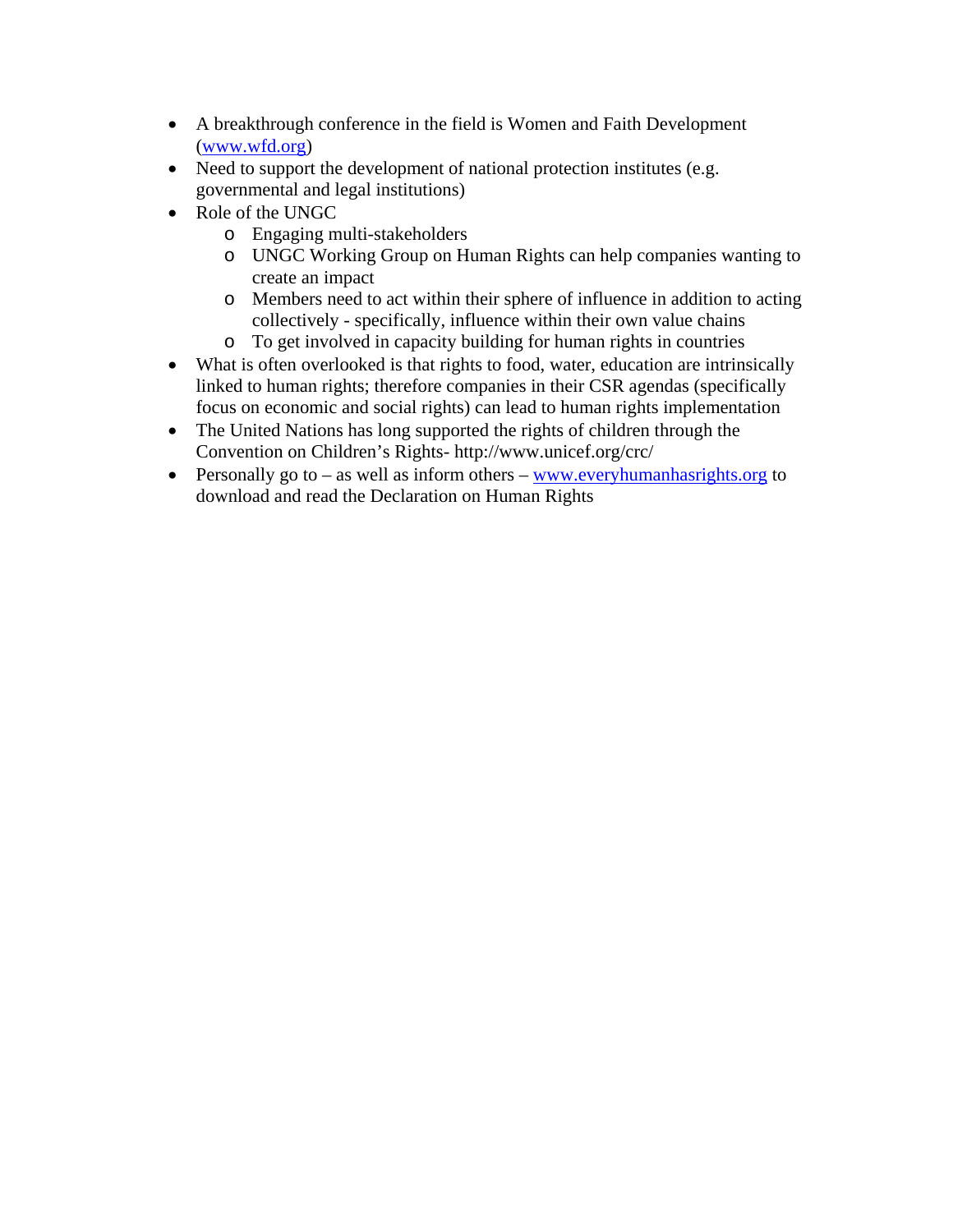## **HUMAN RIGHTS: CREATING A FRAMEWORK**

### **Bennett Freeman, Head of Social Research and Policy, Calvert Group,**

http://www.calvert.com

Business has gotten to a point where currently there are well established business and human rights frameworks. To supplement the development of the field, an intellectual framework (primarily the work of John Ruggie - http://www.reports-andmaterials.org/Ruggie-report-7-Apr-2008.pdf) has been developed. The framework legitimizes the link to business (before business was not considered to be a key actor in human rights).

### **John Morrison, Program Director, Business Leaders Initiative on Human Rights,**  http://www.blihr.org/

- 1. What do we mean by a framework for human rights?
	- Multi-stakeholder engagement. Originally, the framework was dependent on governments, but it is necessary to bring in business and other stakeholders
	- Universality of application that can work for different sectors in different environments.
	- Encompass both mandatory and voluntary
	- All rights have to be included (e.g. economic and social rights)
	- Framework does not exist in a vacuum. Build on what exists.
- 2. Implementation
	- Strategy and policy. Only 150 of total participants in UNGC have stand-alone human rights policies.
	- Procedure how do you make the policy stick?
	- Reporting frameworks GRI and ISO 26000. Still a question of making a better fit between UNGC principles and the GRI.
- 3. A few thoughts to think about
	- Not to think about human rights as just tick boxes, but rather as a process.
	- Think beyond due diligence
	- Human rights is about opportunity, not just risk management

## **Reverand David Schilling, Interfaith Center on Corporate Responsibility,**

http://www.iccr.org/

- All rights should be respected. We shouldn't pick and choose which rights a company wants to respect. However, companies that are starting need to start somewhere so it makes sense to start with what is relevant to the nature of the business.
- It is important that human rights are integrated into the business rather than being at the fringe of the business.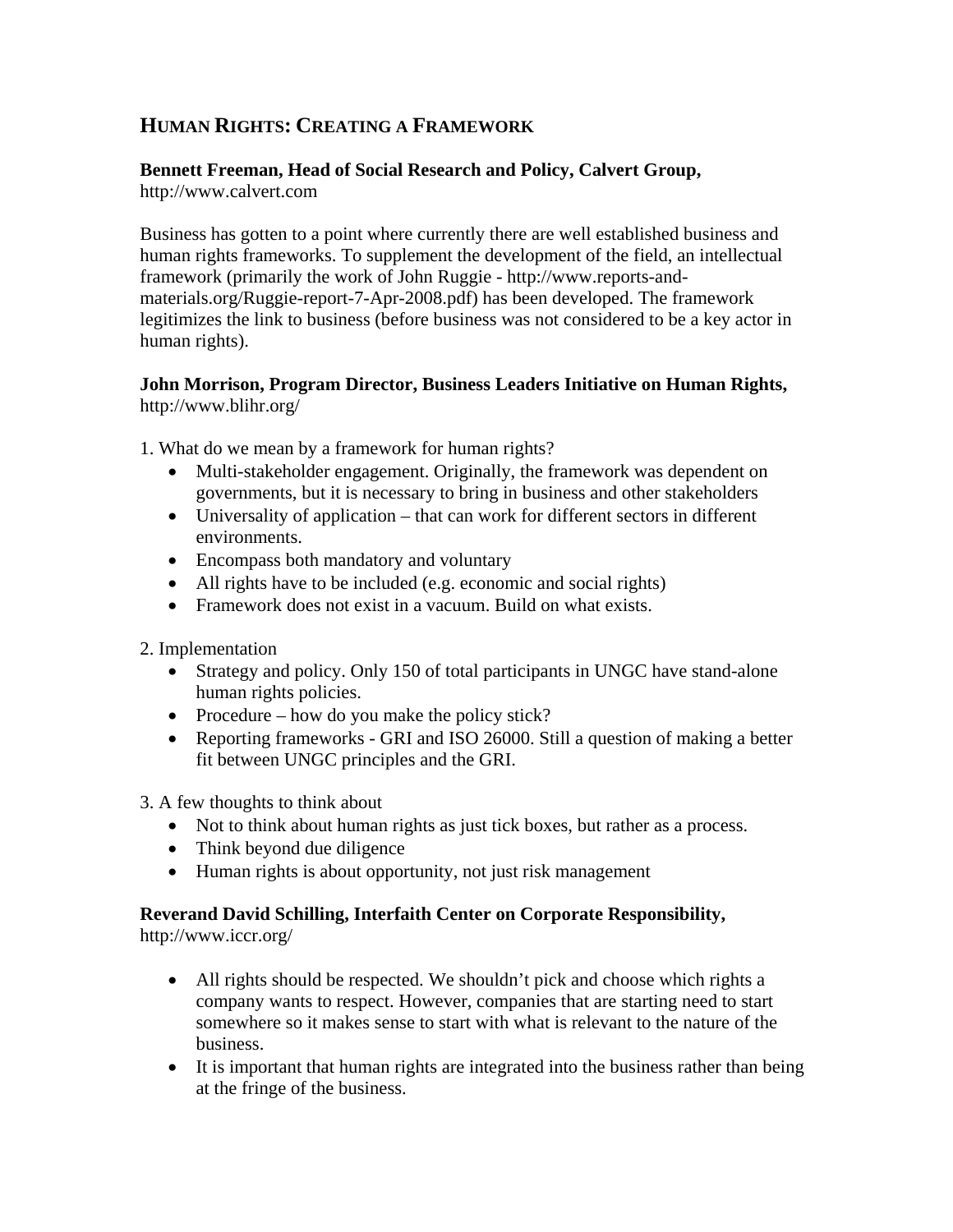- CSR and human rights need to be integrated within the decision-making process.
- The next step is developing "rules of the road"; clear and transparent measuring, as well as letting investors, NGOs and other stakeholders know by which standards companies will be held accountable.
- The main challenge at our  $60<sup>th</sup>$  anniversary is to develop the architecture for implementation of human rights at a business level.

#### **Robert Corcoran, VP Corporate Citizenship, GE,**

http://www.ge.com/company/citizenship/2007\_citizenship/letter\_vp.html

- GE has numerous stakeholders (e.g. 6 million investors, 333 000 employees, 175 billion customers) and therefore has developed numerous approaches to human rights.
- For example, the "spirit of the letter" was developed which went beyond compliance to truly respecting human rights.
- However, despite numerous approaches, a true human rights policy did not exist.
- Therefore, GE integrated it into the business (so that it truly got implemented), specifically in the supply chain.
- Utilize groups such as Dream for Darfur to influence China to pressure Sudan for change- http://www.dreamfordarfur.org/
- GE follows three principles of "make money," "make it ethically," and "make a difference while making money."

### **Discussion**

What we can do to make faster progress:

- Consolidating frameworks for example, rather than just focusing on an industry here and there, how do we consolidate, convene and have the "rules of the road" based on the experiences of voluntary initiatives to date?
- Better inclusion and enforcement in trade agreements
- Making financial markets accountable for human rights
- Let's not get into a trap of cultural relativism (e.g. different cultures have different approaches)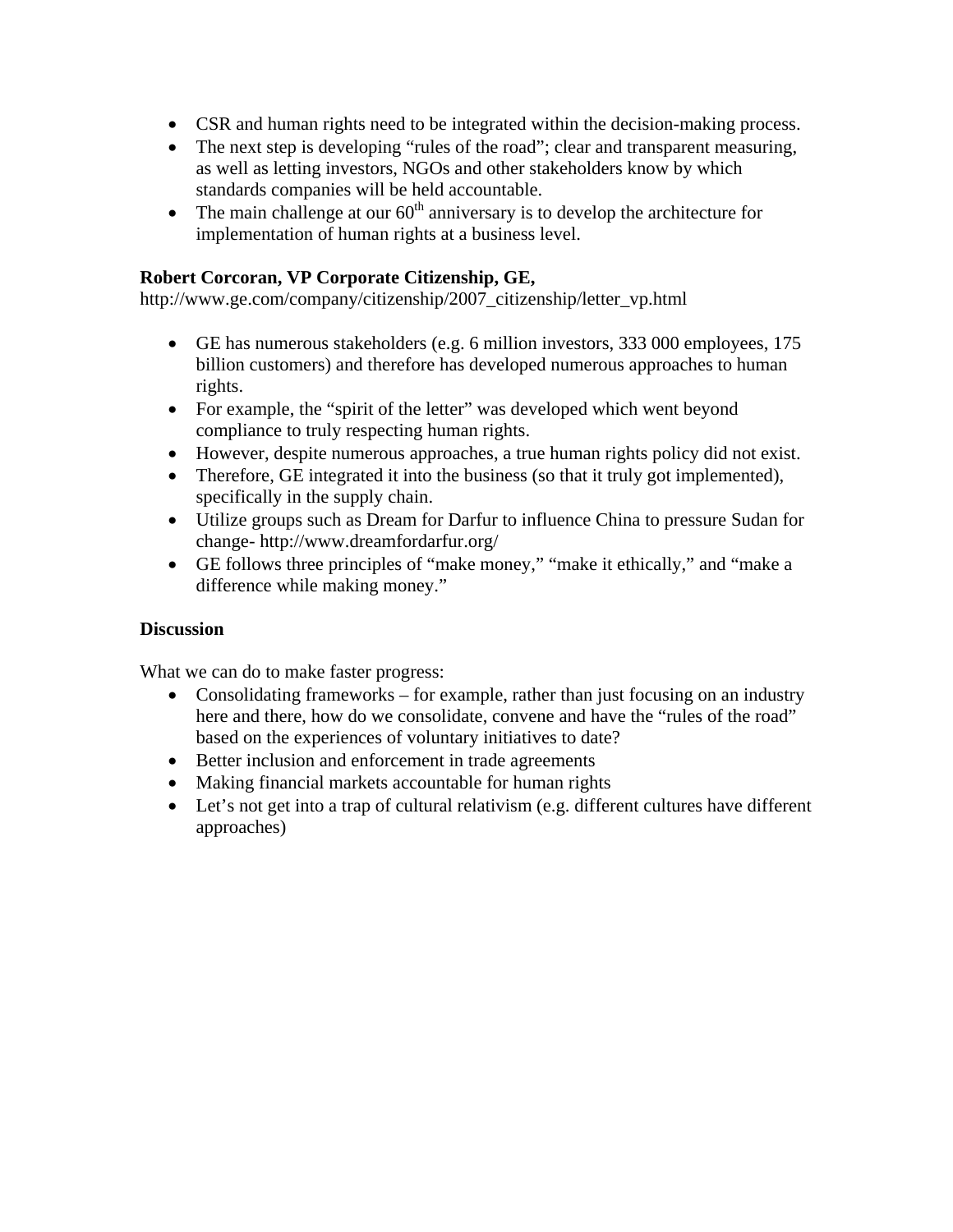## **HUMAN RIGHTS: RISK ASSESSMENT**

### **John Sherman, Deputy General Counsel, National Grid,**

http://www.nationalgridus.com/aboutus/a2-1\_business.asp

The key point is that risk in relation to human rights is nothing new for business addressing as part of the Turnball Guidance

(http://www.frc.org.uk/documents/pagemanager/frc/Revised%20Turnbull%20Guidance %20October%202005.pdf).

Need to assess impact before project implementation. It is a different type of assessment from classic environmental assessments where there is data that is collected and mitigations that can be proposed. The human rights assessment is based on projections of what might occur with employees and communities if the project is implemented.

### **Christine Bader, Advisor to the UN SRSG for business and human rights on secondment from BP,**

http://www.bp.com/genericsection.do?categoryId=6906&contentId=7030799

- Business can impact all rights and rights can impact business therefore, it is clear that business should assess what impact business has on human rights, thus conducting Human Rights Assessment of Impact (HRIA)
- HRIA should go beyond measuring the impact "after the fact". Instead, impact should be measured as processes take place, therefore HRIA is more than a reporting mechanism; it can provide a framework for implementing processes
- Differentiate from environmental and social impact assessments (ESIA) obviously environmental and social impacts relate to human rights, but solely conducting ESIA might miss a few key issues of human rights (e.g. freedom of association, right to privacy). HRIA should consider Declaration of Human Rights (http://www.un.org/Overview/rights.html )and ILO's core convention (http://www.ilo.org/global/lang--en/index.htm ). Other resources include Rights and Democracy's Human Rights Impact Assessment (http://www.ddrd.ca/site/what\_we\_do/index.php?id=1489&page=2&subsection=themes&subsub section=theme\_documents). ESIA typically assesses impact on environment around the company. The HRIA should assess the internal impact within and outside of its business.
- Assessing human rights, labor rights, security should probably not be a companyled process, but rather partner with individuals and organizations in this field.
- In addition to having the process in place, there is a challenge of implementing it (e.g. how to get around the fear people have to speak up because they might be persecuted) and being ready to address the results of the HRIA.

## **Yann Wyss, Projects Officer, Social Responsibility**, **International Finance Corporation,** http://www.ifc.org/

• Guide to Human Rights Impact Assessment and Management is a combination of three tools (risk management tool, engagement tool, decision-making tool)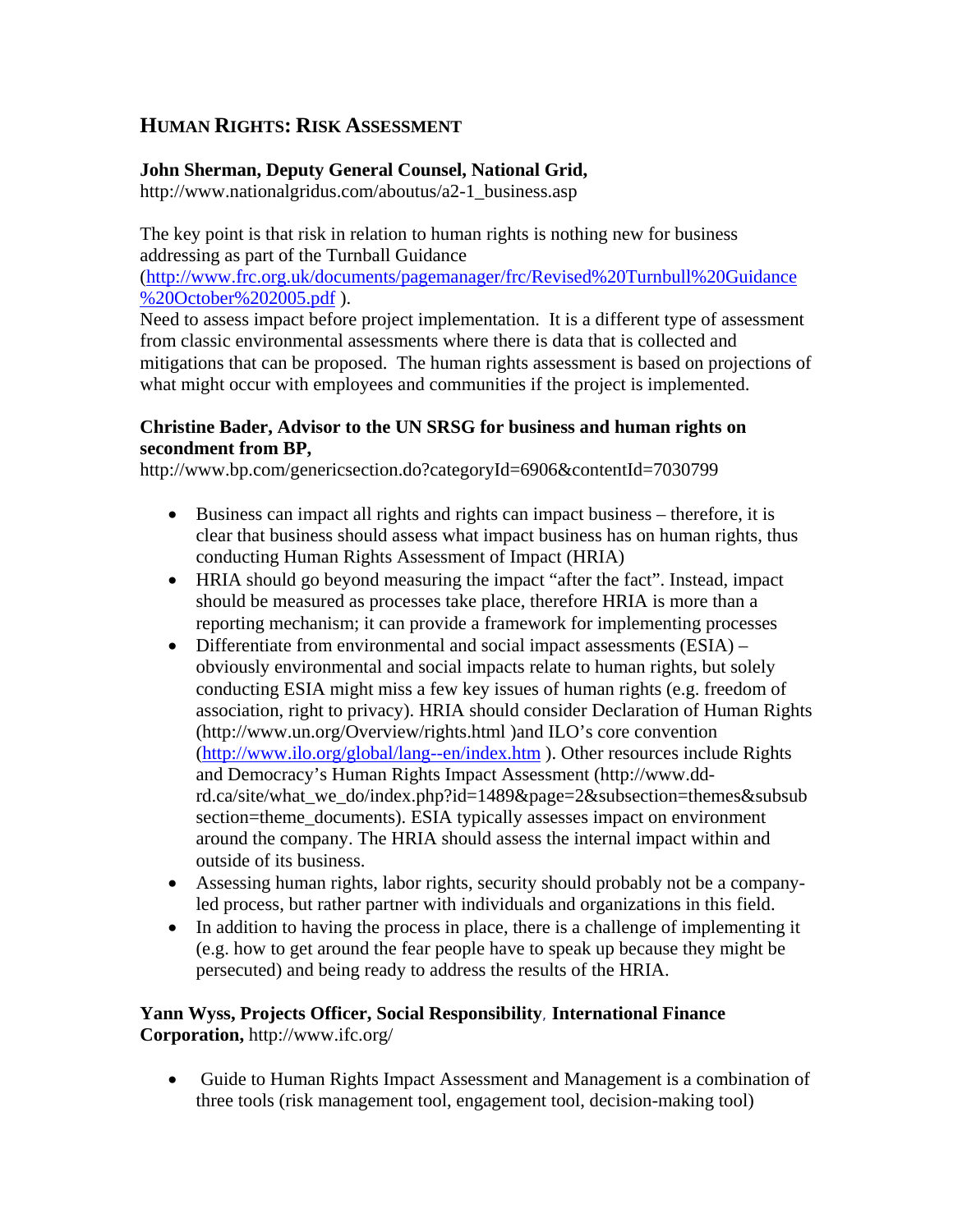- Main objectives, specifics and concrete benefits for a company: predictive approach, participatory process, link between human rights and management processes.
- 8 step process:
	- Step 1: Determine whether a HRIA is needed, if the current processes that the organization has in place are enough
	- Step 2-4: brings together information that will help form the base of the report
	- Step 5: pinpoints the project even more to the specific business
	- Step 6: presenting recommendations
	- Step 7: making sure that recommendations are implemented and part of business (e.g. through management plan)
	- Step 8: reporting and monitoring
- Road-testing phase (to be completed by end of 2009): Asking for support from companies on implementing the guide through (1) giving feed-back or even better (2) signing up for being a pilot.
- The guide can be found on-line at: http://www.ifc.org/ifcext/enviro.nsf/Content/OurStories\_SocialResponsibility\_Hu **manRights**

## **Margareth Jungk, Senior Adviser**, **Danish Institute for Human Rights,**

http://www.humanrights.dk/

- Developed a tool of how to assess and manage human rights within a company.
- The Human Rights Compliance Assessment (HRCA) is a tool developed as a model of human rights risk assessment.
- The tool incorporates eighty plus international human rights treaties and conventions into 350 questions that can be customized to the user's needs.
- Recommends trying out the HRCA quick check which can be downloaded for free. It was developed to assess what the top 10 most relevant questions are that the investment community will look at.
- For more information contact Rita Roca rro@humanrights.dk and www.humanrightsbusiness.org

## **Discussion**

- HRIA if a company already has in place due diligence processes, certain parts of the process can be skipped (e.g. start from Step 6)
- Supplier confidentiality this is an internal assessment tool. The company does not reveal whom it is applied to, who its suppliers are, just the aggregated indicators are reported back to the system.
- These tools assess internal human rights issues, but how do we assess external issues, which are often larger than the company-wide (e.g. Olympics)?

## **LUNCH KEYNOTE ADDRESS: BUSINESS AND HUMAN RIGHTS: EVOLVING INTERNATIONAL AGENDA**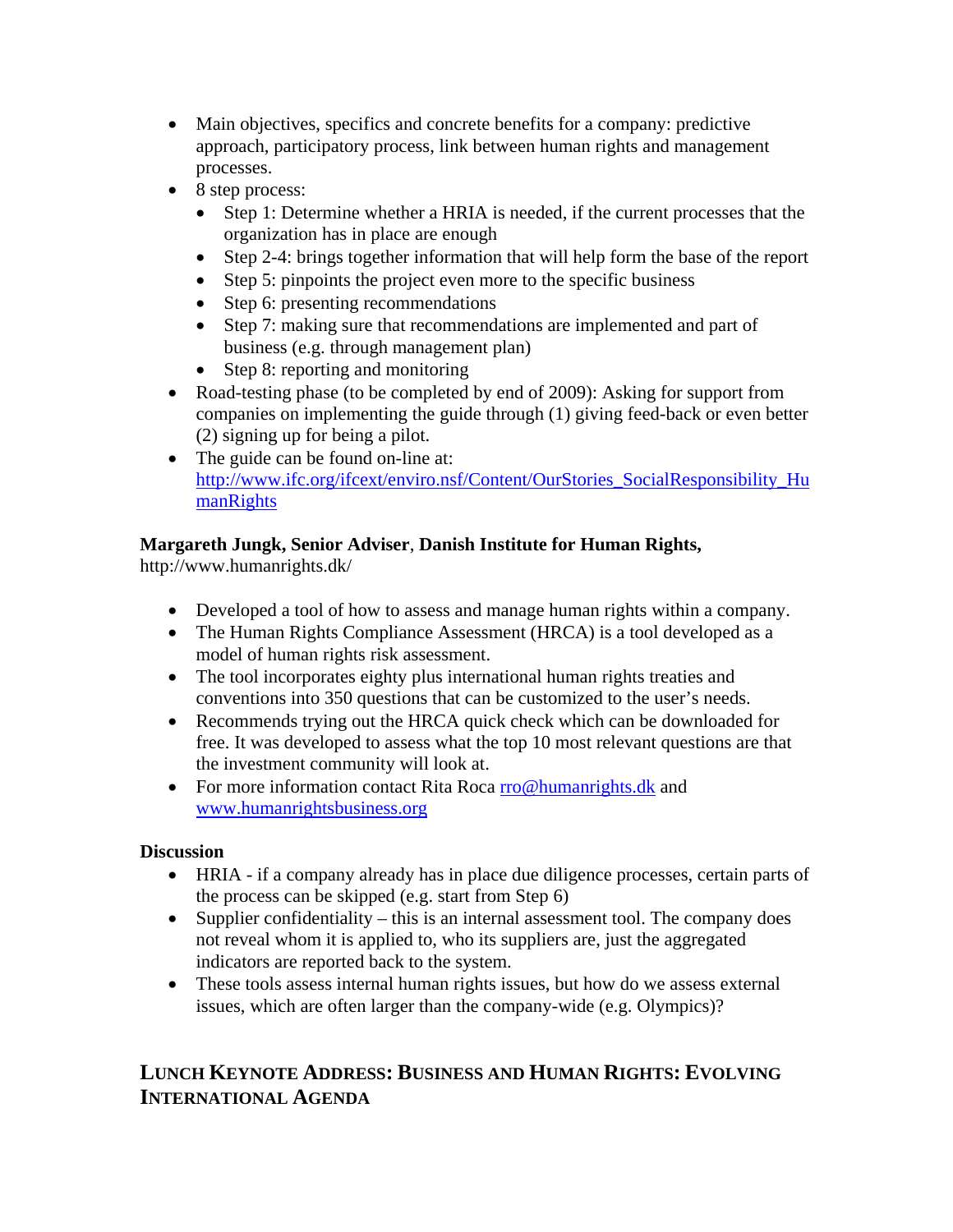### **Professor John Ruggie, Secretary-General's special representative on business and human rights,**

http://www.hks.harvard.edu/about/faculty-staff-directory/john-ruggie

- Provided an overview of the recent report, Protect, Respect and Remedy: a Framework for Business and Human Rights (http://www.reports-andmaterials.org/Ruggie-report-7-Apr-2008.pdf), including the history of human rights and the implications for current and future practice.
- A framework was lacking to move forward because of varying perceptions of what constituted human rights abuse. To move forward, the report created a framework, providing a baseline for what constitutes minimum respect of human rights.
- The framework comprises three core principles: the State duty to protect against all human rights abuses by third parties, including business; the corporate responsibility to respect human rights; and the need for more effective access to remedies.

Hopes for the future:

- A consensus that this is report is a useful way to frame issues
- Normative status require basic, common sense of what is and isn't accepted
- Practical tools and processes for implementing

## **CASE STUDY DISCUSSION ON HUMAN RIGHTS IN SUPPLY CHAINS**

### **Professor Alan Grossman, Harvard Business School,**

http://drfd.hbs.edu/fit/public/facultyInfo.do?facInfo=ovr&facEmId=agrossman@hbs.edu

Overall, the general sense was that this is by no means a very straightforward and simple discussion. There are many different approaches that can be taken as well as pros and cons to each approach. However, one theme was implicit in the whole discussion… *the question was not if business should play a role but rather how business should play a role*. In that respect, the discussion represented a dialogue about various approaches.

Concluding thought: There are so many issues that companies have to face. In most companies, they are not able or willing to address all issues. So the question is where do you start, what "battle do you pick to fight"?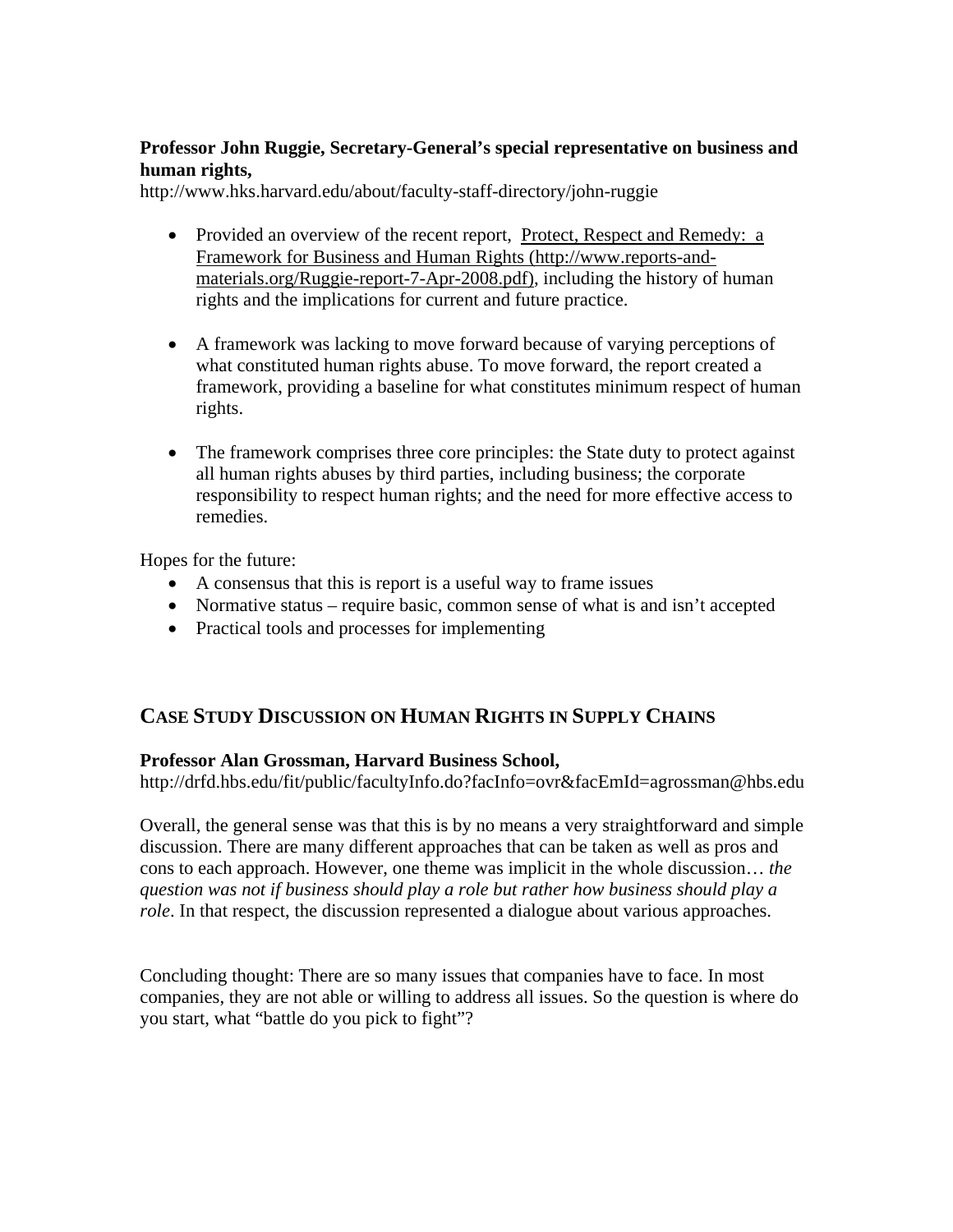## **HUMAN RIGHTS: SETTING POLICY AND ADDRESSING STAKEHOLDER EXPECTATIONS**

**Helen MacDonald, Director, Community Relations and Social Development, Newmont Mining,** http://www.beyondthemine.com/2007/

Briefly introduced panel.

#### **Lucy Amis, Human Rights Program Manager, International Business Leaders Forum,** http://www.iblf.org/about\_us.jsp

Generally, companies will have 3 major strands in their human rights policies:

- General commitment statement
- Statement on labor rights
- Statement on wider human rights

However, a policy is just a piece of paper if it is not enforced (e.g. conducting an impact assessment, training company individuals, reporting, implementing company-wide and as much as possible promoting within the supply chain).

Human rights policies can take two approaches: inspirational or specific.

Policies typically include most commonly non-discrimination and health/safety. Less frequently freedom of association, forced/child labor, or fair wages are addressed. Infrequently are human rights issues such as security, access to medicine and community impacts addressed.

Human rights policies should be part of a management system that includes:

- **Leadership assignment**
- Applicability of the policy (should be global and apply to business partners)
- Assessment method
- $\blacksquare$  Training
- Reporting mechanisms
- Dynamic process.

#### **Annabel Short, Senior Researcher and International Outreach Manager, Business and Human Rights Resource Centre,** http://www.business-humanrights.org/Home

Provided overview of the information that the Business and Human Rights Resource Centre provides particularly on their website. In summary, they track human rights news, both positive and negative, of 4000 multinational companies.

### **Dean Cycon, Founder, Dean's Organic Beans Coffee Company,**

http://www.deansbeans.com/coffee/index.html

• A crucial reframe is that companies are not simply about creating shareholder profit but rather shareholder value of which profit is a crucial part.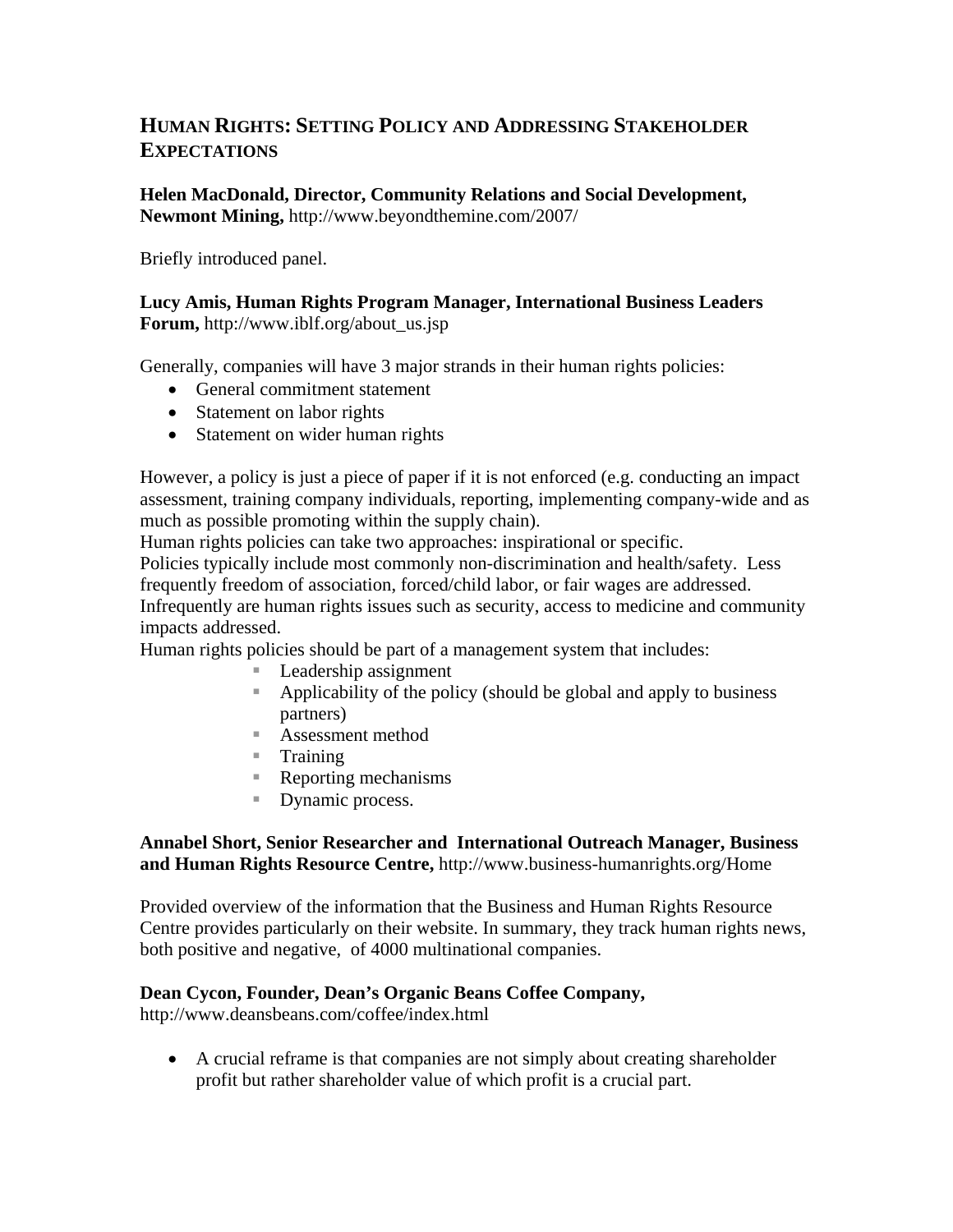- Nothing will change until business changes its fundamental principles. What led Dean's is a guiding question of what would happen if we had a profitable company that integrated social and environmental issues into the company? Dean's integrated human rights as a fundamental element of their business.
- They use appreciative inquiry to listen to people's needs to see how with their profit and money they can address their needs.
- Dean's is not in it just to do good, they make a profit. When people have better health, they can work better. The more people are respected, the greater the quality of product – and quality of coffee is key.
- In terms of shareholders, there are a number of shareholders, just like consumers, that would like to know that every dollar that they are investing is also representing their values.

## **HUMAN RIGHTS: MONITORING AND REPORTING**

### **Marika McCauley Sine, Senior Analyst, Coca-Cola Company,**

http://www.thecoca-colacompany.com/citizenship/our\_communities.html

Introduced panel and questions that the panel will focus on

- What constitutes human rights? Is there agreement?
- What are the business incentives and how do you create a broad agreement on the incentives along the entire supply chain?
- Reporting how do you disclose and do you disclose all that you find?
- Process and management tools to implement how do we get there without waiting many years for this happen? So how do we figure this out sooner than later?

**Daniel Viderman, Executive Director, Verite,** http://www.verite.org/

To quote what Ronald Reagan said to Mikhail Gorbachev in relation to the arms race, "trust but verify".

Monitoring is not meant to be sufficient in and of itself. However, it is necessary to provide information for (1) action for the company itself to be taken and (2) to provide information to others to report, spur progress.

**Monique Oxender, Supply Chain Sustainability Strategy Analyst, Ford Motor Company,** http://www.ford.com/our-values/ford-fund-community-service

• Ford has done a lot to create policies, monitoring (e.g. publishing reports from all 105 facilities in their entirety)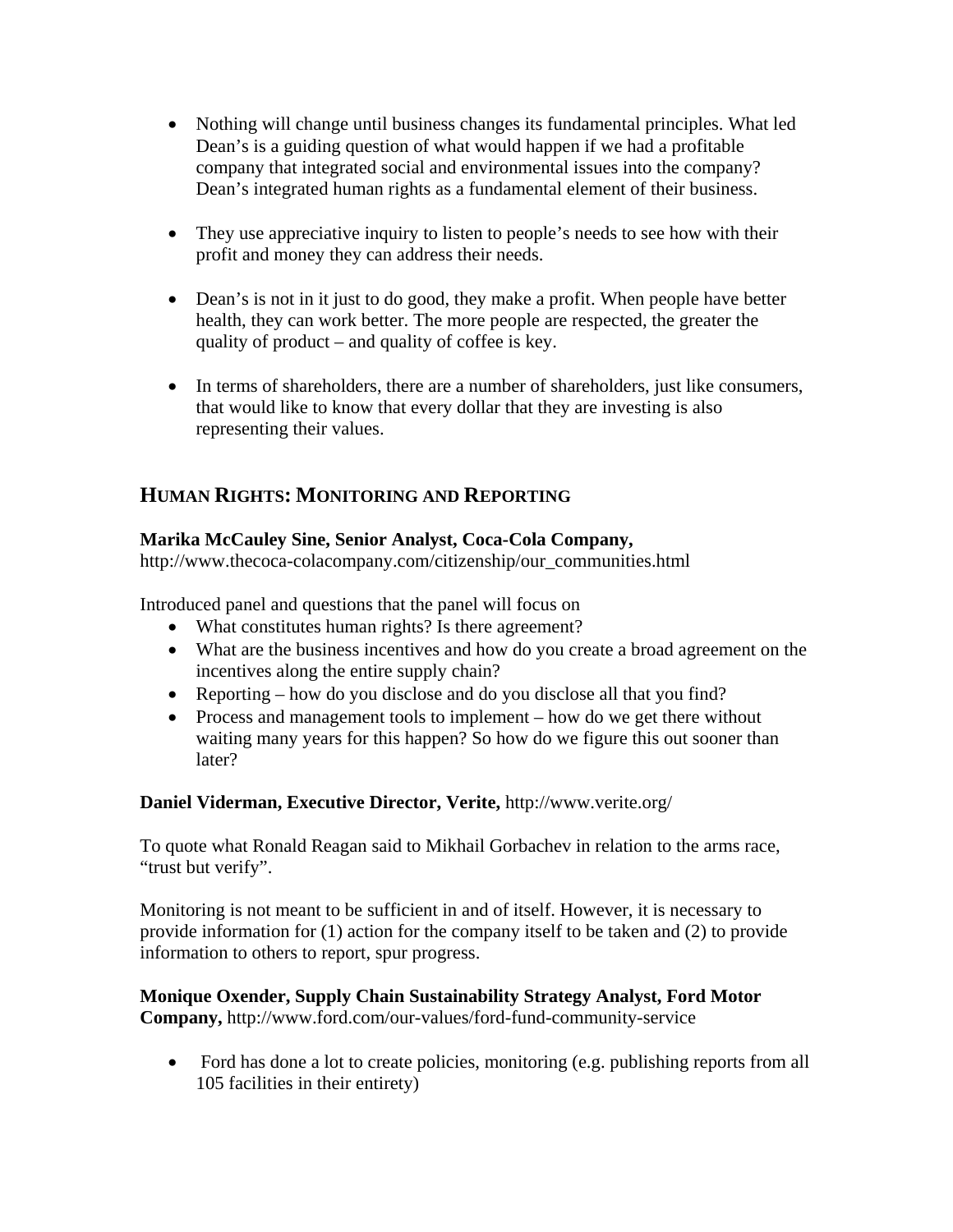- Implementation is more challenging-which is common with many companies in the industry.
- Complexity increases in the supply chain. Monitoring can get quite complex.

Ford promoted their global terms and conditions within their supply chain.

#### **Oliver Johner, Communication on Progress Analyst, UN Global Compact Office,**  http://www.unglobalcompact.org/

UNGC is not compliance based, it is a voluntary initiative. Therefore, Communication on Progress (COP) is meant to fill this gap.

COP is not meant as a stand-alone report, but rather it is preferred that reporting is ideally integrated within existing reporting mechanisms.

#### **Discussion:**

- Monitoring costs and time vary. It can cost up to \$5000 for a site and it typically takes a few days per site. But it really varies depending on the scope and depth of monitoring.
- Challenges for the panel have not been in getting their suppliers to agree, but it comes when the audit is being performed (in terms of accessibility, making sure that personal information is not identifiable).
- This is more than just company-wide but also industry wide. For example, for the auto industry to move, it also has to work with the steel industry and other industries.
- Legal the conversation with them has become easier over time.
- Often monitoring fills part of the space that trade unions might otherwise fill in some regions.

## **CAPSTONE ADDRESS: LAUNCH OF THE GLOBAL COMPACT OFFICE AND OFFICE OF THE UN HIGH COMMISSIONER FOR HUMAN RIGHTS CASE STUDY REPORT**

### **John Paluszek, Senior Counsel, Ketchum,**

http://www.ketchum.com/corporate\_citizenship

Overview of the report:

- Provides seven reasons for business to focus on human rights.
- Overview of case studies in report.
- Contains success factors.
- Relationship between core business practices and strategic philanthropy.